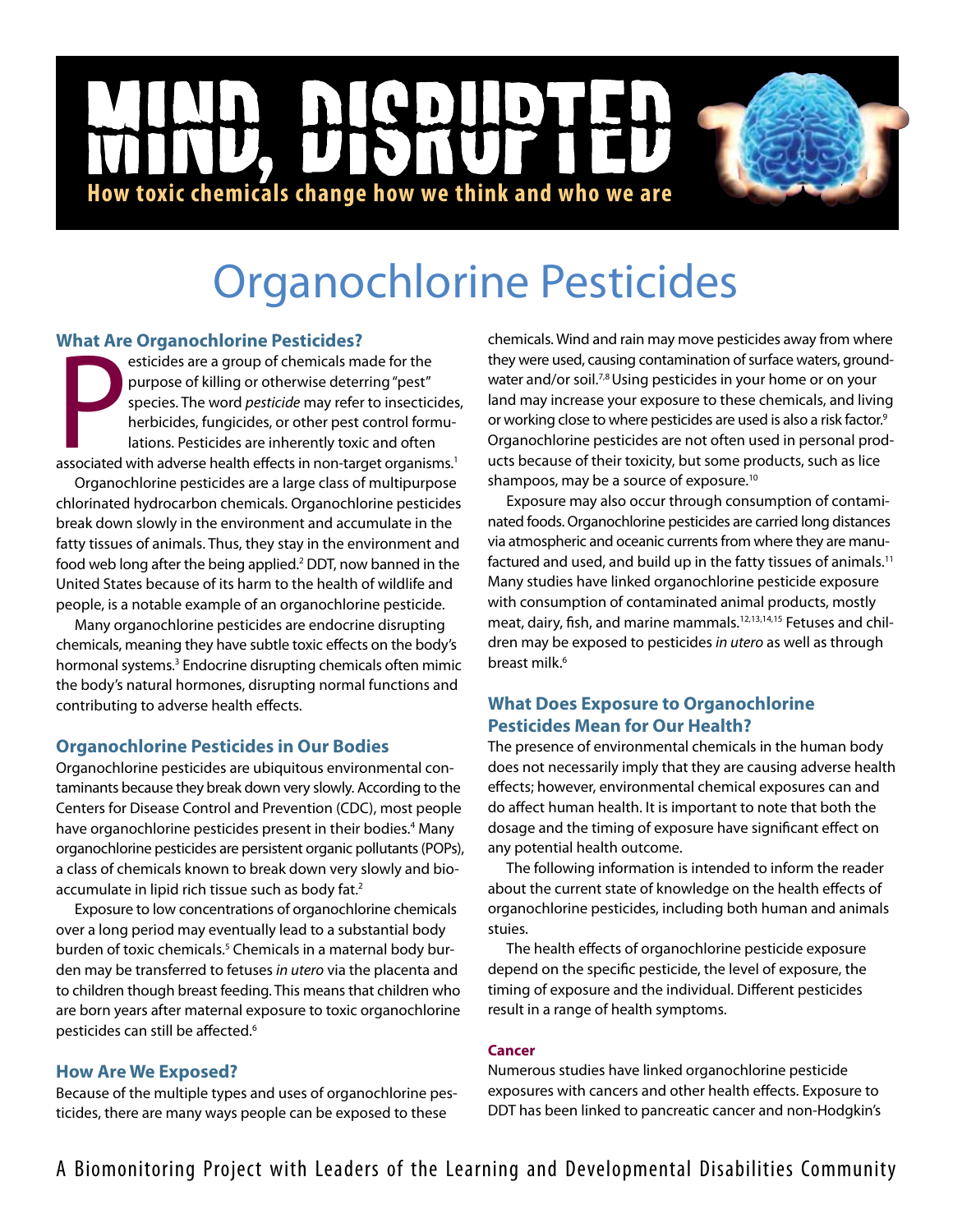lymphoma.<sup>16,17</sup> Exposure to DDT early in life is associated with an increased breast cancer risk later in life.<sup>18</sup> Many other organochlorine pesticides, such as mirex, chlordane and toxaphene, are known to be carcinogenic as well.<sup>19</sup> A study of women from an agricultural area in India showed that women with breast cancer had much higher total organochlorine pesticide concentrations in their blood. The women had average total pesticide concentrations of 7,468  $\pm$  771 ppb (ng/mL) in their blood.<sup>20</sup>

#### **Neurodevelopmental Outcomes**

There is clear evidence that exposure to organochlorine pesticides disrupts normal development. In one study, exposure to DDT shortly after birth created a lifelong sensitivity to other pesticide exposures in mice, and permanent behavioral changes upon secondary exposure through food.<sup>21</sup> Prenatal exposure to the organochlorine pesticide chlordane has been linked to reduction of testosterone in adult female rats and behavioral changes in both sexes.22 Rats prenatally exposed to varying levels of DDT showed behavioral alterations that lasted into adulthood.<sup>23</sup>

Organochlorine pesticide exposure is associated with neurodevelopmental health effects in humans. Exposure to organochlorine pesticides has been linked to decreased psychomotor function and mental function, including memory, attention, and verbal skills in children.<sup>24,25</sup> Children born in agricultural areas where pesticides were applied were found to have lower performance on numerous neurobehavioral assessments when compared to children not born in an agricultural region.<sup>26</sup> There is also some evidence that organochlorine pesticide exposure is associated with the development of autism, although this is based on limited research.<sup>27</sup>

#### **Reproductive Effects**

In humans, maternal concentrations of DDE (a metabolite of DDT) above 10 ppb ( $\mu$ g/L) are associated with preterm birth and babies' size. The higher the concentration of DDE in the mother's blood, the more likely she was to have a preterm birth and the baby was more likely to be small for its gestation age.<sup>28</sup> Maternal exposure to beta-HCH, a byproduct of lindane manufacture, is associated with preterm births. Women in the study had beta-HCH average concentrations of 9.83 ppb (ng/mL) in their blood.<sup>29</sup>

#### **Thyroid Disruption**

Organochlorine compounds, including pesticides, have been found to alter levels of maternal thyroid hormones during pregnancy. Women with hexachlorobenzene concentrations that ranged from 7.5-841.0 ppb (ng/mL) had altered thyroid hormone levels.<sup>30</sup> Another study found that dieldrin exposure was associated with decreased  $\mathsf{T}_4$  levels. Women with decreased thyroid hormone had average dieldrin concentrations of 5380 ppb  $(nq/mL).$ <sup>31</sup>

Many organochlorine chemicals, including DDT, endosulfan and lindane, are known to produce anti-thyroid effects. 32 Thyroid hormones are critical for normal growth and development in fetuses, infants, and small children.<sup>33</sup> Thyroid deficiencies during pregnancy and post partum are known to cause altered development, retardation, decreased intellectual capacity, psychomotor delays, and deafness.Additionally, there is speculation that thyroid disrupting chemicals may play a role in the development of autism.<sup>32</sup>

#### **Neurodegenerative Disease**

Neurodegenerative diseases such as Parkinson's disease and Alzheimer's disease are more common in people with general pesticide exposures, including organochlorine pesticide exposure.<sup>34</sup>

**Lindane and Endosulfan** are both current use organochlorine pesticides. They are excellent examples of pesticides with numerous documented negative health impacts.

#### *Lindane*

Lindane is a pesticide used both as an agricultural insecticide and as a treatment for scabies and lice. In May 2009, governments from around the world included lindane to be phased out under provisions of the Stockholm Convention on Persistent Organic Pollutants (POPs), a global United Nations (UN) treaty to eliminate the use of POPs.

In a study of women giving birth, high levels of lindane in maternal blood were found to be associated with intra-uterine growth retardation in fetuses.<sup>35</sup> Lindane exposure has been associated with recurrent miscarriages. Women with recurrent miscarriages had average lindane concentrations of 6.99 ppb (ng/mL). $36$ 

Lindane also disrupts natural levels of estrogens, androgens and thyroid hormones in rodents.<sup>37</sup> Lindane produces behavioral and neurochemical changes in developing rats at doses that do not produce symptoms in adults. This is significant because it suggests that lindane may have the greatest effect during development.<sup>38</sup>

Both acute and sub-chronic exposures to lindane were found to reduce dopamine concentrations in the brains of rats by about 46%. Dopamine is an important neurotransmitter with effects on mood and behavior.<sup>39</sup> Lindane exposure during postnatal development in rats was associated with alterations in levels of detoxification enzymes in the brain that lasted until adulthood—it is not known how this alteration might affect the outcome of future exposures.40 Exposure to lindane decreased both thyroid hormones and progesterone in developing lambs.<sup>41</sup>

#### *Endosulfan*

Endosulfan is an organochlorine pesticide used primarily in agriculture. It is known to build up in the environment,<sup>42</sup> and the scientific review committee of the Stockholm Convention on Persistent Organic Pollutants has found that it meets criteria for inclusion under the treaty for its persistence, toxicity and bioaccumulation.

Endosulfan has been shown to compete with estradiol for binding with an estrogen receptor—if estradiol cannot bind to the receptor site, then it cannot influence the cell's growth and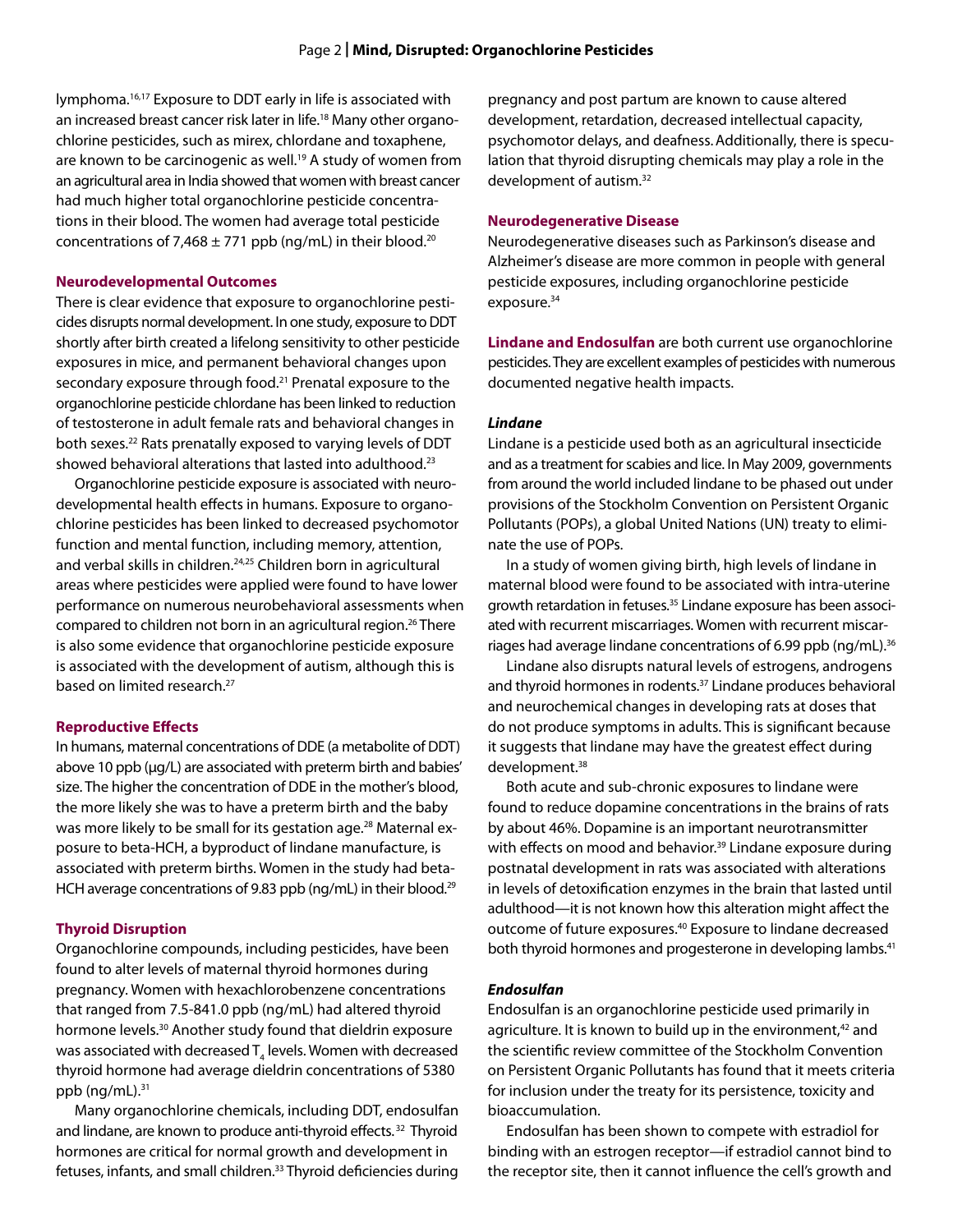#### **Reducing Your Exposure**

You can prevent or minimize exposure to organochlorine pesticides in the following ways:

- Wash fruits and vegetables, including local berries and greens, before eating to remove traces of pesticides.
- Safe alternatives can be used to solve nearly all pest problems without the need for toxic chemicals. We recommend prevention and use of non-toxic alternatives first. For example:
	- You can prevent pests from entering your home by sealing cracks in windows, doors and baseboards.
	- Use mousetraps instead of poison bait
	- Store food properly and clean food or beverage spills to help keep unwanted pests out of your home.
	- Mechanical removal of lice with a lice comb, or alternative treatments such as hot air, are very effective. Similarly, essential oil such as tea tree oil or neem oil are effective scabies treatments.
- If possible, reduce or eliminate the use of pesticides in and around your home or workplace.

development.43 In addition, several of endosulfan's metabolites are estrogenic.<sup>44</sup> Endosulfan has been shown to act like estrogen and reduce the levels of testosterone and other hormones in rats.45,46 Endosulfan exposure has been linked to delayed sexual maturation in boys with mean serum concentrations of 7.47 ppb.<sup>47</sup> The metabolites (breakdown products) of endosulfan have been found in the human placenta and umbilical cord blood signifying that maternal endosulfan may enter developing fetuses.48

Chronic exposure to endosulfan has been associated with abnormal behavior in rats. Immature rats were found to be more sensitive to the effects of endosulfan than their adult counterparts. Researchers found that exposure to endosulfan during growth and development is likely to cause permanent neurobehavioral impairment.49

Studies of toad tadpoles showed that levels of endosulfan found in the environment were enough to delay development, increase mouth and skeletal abnormalities, and increase mortality.50

- If you are exposed to pesticides at work, take actions to reduce the amount of pesticide on your clothes and possessions when you go home. Consider leaving contaminated clothes and tools at work or outside, removing shoes and outerwear before entering your home, and bathing at work or soon after you return home.
- Whenever possible, buy organic fruits and vegetables and other organic products to reduce your exposure.
- • Consider eating less fat, as some pesticides build up in the fat of animals.
	- Consider removing fat that you see on meat and fish whenever possible.
	- Consider eating leaner meats whenever possible.
	- Consider eating smaller amounts of dairy products; or, if available, choose low fat or nonfat dairy products.

#### **Regulation of Organochlorine Pesticides**

In the U.S., pesticides are regulated by the Environmental Protection Agency (EPA) under the Federal Insecticide, Fungicide, and Rodenticide Act (FIFRA). States may also regulate pesticides under FIFRA, but only in a more restrictive manner than the EPA. The UN and World Health Organization (WHO) may also influence use of pesticides through treaties and declarations.

The Stockholm Convention on Persistent Organic Pollutants, a UN treaty, has established global bans on several organochlorine pesticides including DDT, hexachlorobenzene, pentachlorobenzene, chlordane, dieldrin, endrin, heptachlor, mirex, toxaphene, hexachlorocyclohexane (alpha-HCH, beta-HCH, and gamma-HCH (lindane)), and chlordecone. The European Union (EU) recently proposed that endosulfan be included under provisions of the Stockholm Convention as well.

Although the U.S. banned the use of lindane for agricultural uses, the Food and Drug Administration still allows use of lindane in pharmaceutical products for the treatment of head lice and scabies.

#### **Endnotes**

- 1 US EPA. 2009. *About Pesticides*. Available: *www.epa.gov/pesticides/about/ index.htm*
- 2 Swackhamer D, Hites RA. 1988. Occurrence and bioaccumulation of organochlorine compounds in fish from Siskiwit lake, Isle Royale, Lake Superior. *Environ Sci Technol* 22:543–548.
- 3 Lemaire G, Terouanne B, Mauvais P, Michel S, Rahmania R. 2004 Effect of organochlorine pesticides on human androgen receptor activation in vitro. *Toxicology and Applied Pharmacology* 196:235– 246.
- 4 National Center for Environmental Health, Centers for Disease Control and Prevention. 2005. Third National Report on Human Exposure to Environmental Chemicals. NCEH Pub. No. 05-0570.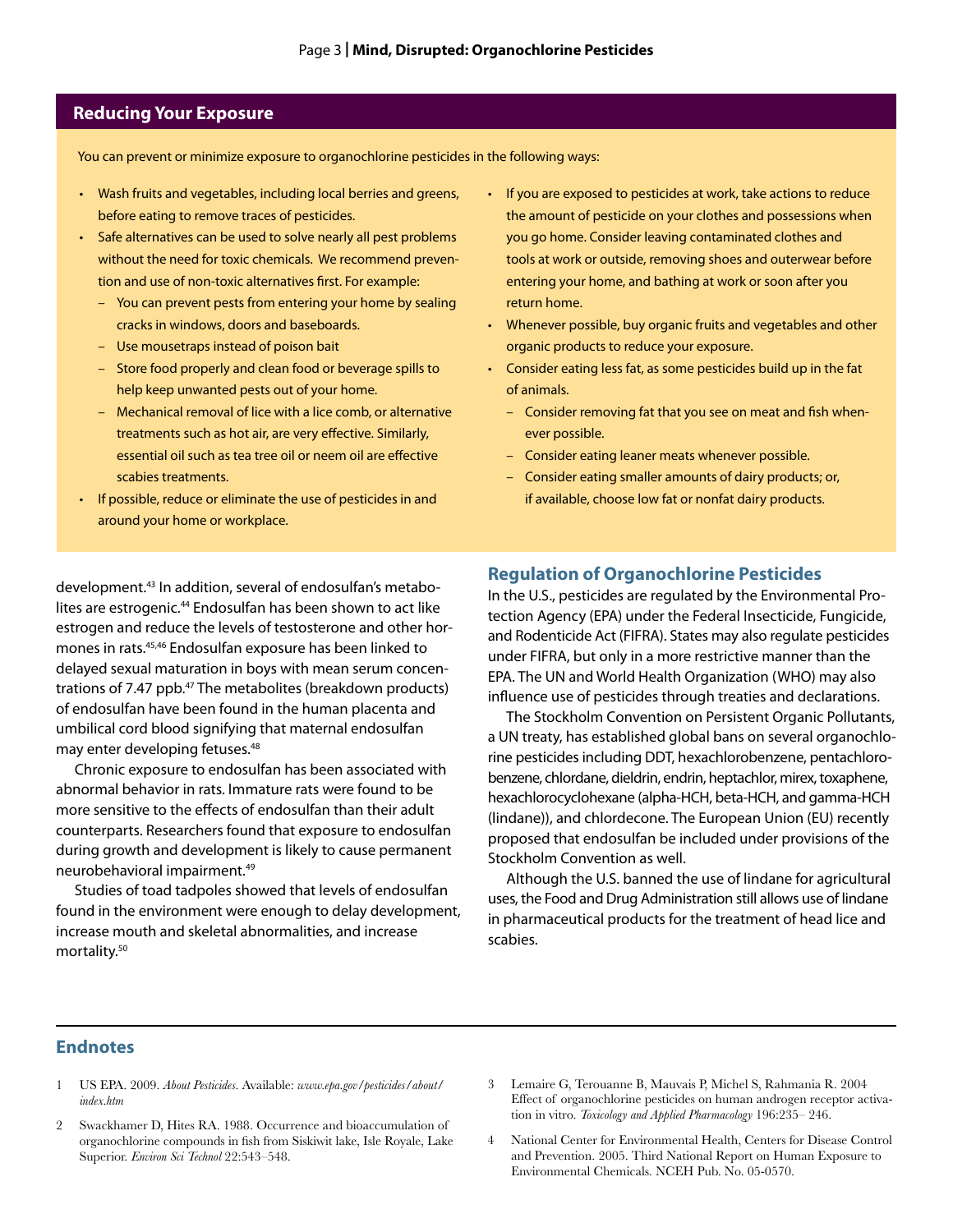#### Page 4 **| Mind, Disrupted: Organochlorine Pesticides**

- 5 Quintana PJE, Delfino RJ, Korrick S, Ziogas A, Kutz FW, Jones EL, Laden F, Garshick E. 2004. Adipose tissue levels of organochlorine pesticides and polychlorinated biphenyls and risk of Non-Hodgkins Lymphoma. *Environmental Health Perspectives* 112(8):854-861.
- 6 Jurewicz J, Hanke W. 2008. Prenatal and Childhood Exposure to Pesticides and Neurobehavioral development: Review of Epidemiological Studies. *Int J Occup Med Environ Health* 21(2):121-132.
- 7 Bouman BA, Castaneda AR, Bhuiyan SI. 2002. Nitrate and pesticide contamination of groundwater under rice-based cropping systems: Past and current evidence from the Philippines. *Agr. Ecosyst. Environ* 2:185–199.
- 8 Shomar BH, Muller G, Yahya A. 2005. Occurrence of pesticides in groundwater and topsoil of the Gaza Strip. *Water Air Soil Poll* 171:237–251.
- 9 Fenske R, Lu C, Barr D, Needham L. 2002. Childrens Exposure to chlorpyrifos and parathion in agricultural community in central Washington state. *Environmental health perspectives* 110 (5):549-553
- 10 Hall RCW, Hall RCW. 1999. Long term Psychological and Neuurological Complications of Lindane Poisoning. *Psychosomatics* 40(6):513-517.
- 11 Bentzen TW, Follman EH, Amstrup SC, York GS, Woller MJ, Muir DCG, O'Hara TM. 2008. Dietary biomagnification of organochlorine contaminants in Alaskan polar bears. *Canadian Journal of Zoology* 86(3):177-191.
- 12 Fitzgerald E, Hwang SA, Deres DA, Bush B, Cook K, Worswick P. 2001. The association between local fish consumption and DDE, mirex, and HCB concentrations in the breast milk of Mohawk women at Akwesanse*. J Exposure Anal Environ Epidemiol* 11**:**381–388.
- 13 Hagmar L, Rylander L, Dyremark E, Klasson-Wehler E, Erfurth EM. 2001. Plasma concentration of persistent organochlorine in relation of thyrotropin and thyroid hormone levels in women. *Int Arch Occup Environ Health* 74:184–188.
- 14 Mwevura OC, Othman, Mehe GL. 2002. Organochlorine pesticide residues in edible biota from the coastal area of Dar es Salaam city. *J Mar Sci* 1:91–96.
- 15 Bradman ASA, Schwartz JM, Fenster L, Barr DB, Holland NT, Eskenazi B. 2007. Factors predicting organochlorine pesticide levels in pregnant Latina women living in a United States agricultural area. *Journal of Exposure Science and Environmental Epidemiology* 17(4):388-99
- 16 Garabrant DH, Held J, Langholz B, Peters JM, Mack TM. 1992. DDT and related compounds and risk of pancreatic cancer. *J Natl Cancer Inst*  84:764–71.
- 17 Cantor KP, Blair A, Everett G, Gibson R, Burmeister LF. 1992. Pesticides and other agricultural risk factors for non-Hodgkin's lymphoma among men in Iowa and Minnesota. *Cancer Res* 52:2447–55.
- 18 Cohn B, Wolff M, Cirillo P,Sholtz R. 2007. DDT and Breast Cancer in Young Women: New Data on the Significance of Age at Exposure. *Environmental Health Perspectives* 115 (10):1410-1414.
- 19 Dich J, Zahm SH, Hanberg A, Adami HO. 1997. Pesticides and Cancer. *Cancer Causes & Control* 8(3): 420-443.
- 20 Mathur V, Bhatnagar P, Sharma RG, Acharya V, Sexana R. 2002. Breast Cancer incidence and exposure to pesticides among young women originating from Jaipur. *Environment International 28:331-336*
- 21 Johansson U, Fredriksson A, Eriksson P. 1995. Bioallethrin causes permanant changes in behavioral and muscarinic acetylcholine receptor variables in adult mice exposed neonatally to DDT. *Eur J Pharmacol Environ Toxicol Pharmacol* 293:159–166.
- 22 Cassidy RA, Vorhees CV, Minnema DJ, Hastings L. 1994. The effects of chlordane exposure during pre- and postnatal periods at environmentally relevant levels on sex steroidmediated behaviors and functions in the rat. *Toxicol Appl Pharmacol* 126:326–337.
- 23 Palanzaa P, Morellini F, Parmigiani S, vom Saal FS. 1999. Prenatal exposure to endocrine disrupting chemicals: effects on behavioral development. *Neuroscience and Biobehavioral Reviews* 23:1011–1027.
- 24 Jurewicz J, Hanke W. 2008. Prenatal and Childhood Exposure to Pesticides and Neurobehavioral development: Review of Epidemiological Studies. *Int J Occup Med Environ Health* 21(2):121-132.
- 25 Korrick S, Sagiv S. 2008. Polychlorinated biphenyls, organochlorine pesticides and neurodevelopment. *Curr Opin Pediatr* 20(2):198-204.
- 26 Ribas-Fito N, Torrent M, Carrizo D, Munoz-Ortiz L, Julvez J, Grimalt JO and Sunyer J. 2006. In utero exposure to background concentrations of DDT and cognitive functioning among preschoolers. *Am J Epidemiol* 164: 955-962.
- 27 Roberts EM, English PB, Grether JK, Windham GC, Somberg L, Wolff C. 2007. Maternal residence near agricultural pesticide applications and autism spectrum disorders among children in the California Central Valley. *Environ Health Perspect* 115:1482–1489.
- 28 Longnecker MP, Klebanoff, MA, Zhou H, Brock JW. 2001. Association between maternal serum concentration of the DDT metabolite DDE and preterm and small-for-gestational-age babies at birth. *The Lancet* 358:110-114.
- 29 Pathuk R, Ahmed RS, Tripathi AK, Guleria K, Sharma CS, Makhijani SD, Banerjee BD. 2009. Maternal and cord blood levels of organochlorine pesticides: an association with preterm labor. *Clinical Biochemistry* 42:746-749.
- 30 Chevrier J, Eskenazi B, Holland N, Bradman A, Barr DB. 2008. Effects of Exposure to Polychlorinated Biphenyls and Organochlorine Pesticides on Thyroid Function during Pregnancy. *American Journal of Epidemiology* 168(3):298-310.
- 31 Rathore M, Bhatnagar P, Mathur D, Saxena GN. 2002. Burden of organochlorine pesticides in blood and its effect on thyroid hormones in women. *The Science of the Total Environment* 295:207-215
- 32 Román, GC. 2007. Autism: Transient in utero hypothyroxinemia related to maternal flavonoid ingestion during pregnancy and to other environmental antithyroid agents. *Journal of the Neurological Sciences* 262:15–26.
- 33 Glinoer, D. 2007. Clinical and biological consequences of iodine deficiency during pregnancy. *Endocr Dev* 10: 62-85.
- 34 Kamel F, Hoppin J. 2004. Association of Pesticide Exposure with Neurologic Dysfunction and Disease. *Environmental Health Perspectives*  112(9):950-958.
- 35 Siddiqui MKJ, Srivastava S, Srivastava SP. 2003. Persistent chlorinated pesticides and intrauterine foetal growth retardation: A possible association. *Int Arch Occup Environ Health* 76:75–80.
- 36 Pathuk R, Mustafa MD, Ahmed RS, Tripathi AK, Guleria K, Banerjee BD. 2009. Association between recurrent miscarriages and organochlorine pesticide levels. *Clinical Biochemistry* doi:10.1016/j.
- 37 Schantz SL, Widholm JJ. 2001. Cognitive Effects of Endocrine-Disrupting Chemicals in Animals. *Environmental Health Perspectives* 109(12):1197-1206.
- 38 Rivera S, Rosa R, Martınez E, Sunol C, Serrano M T, Vendrell M, Rodrıguez-Farre E, Sanfeliu C. 1998. Behavioral and monoaminergic changes after lindane exposure in developing rats. *Neurotoxicol. Teratol* 20:155–160.
- 39 Martinez AO, Martinez-Conde E. 1995. The neurotoxic effects of lindane at acute and subchronic dosages. *Ecotoxicology and Environmental Safety* 30:101-105.
- 40 Ashu Johri A, Dhawan A, Singh RL, Parma D. 2008 Persistence in Alterations in the Ontogeny of Cerebral and Hepatic Cytochrome P450s following Prenatal Exposure to Low Doses of Lindane. *Toxicological Sciences* 101(2):331–340.